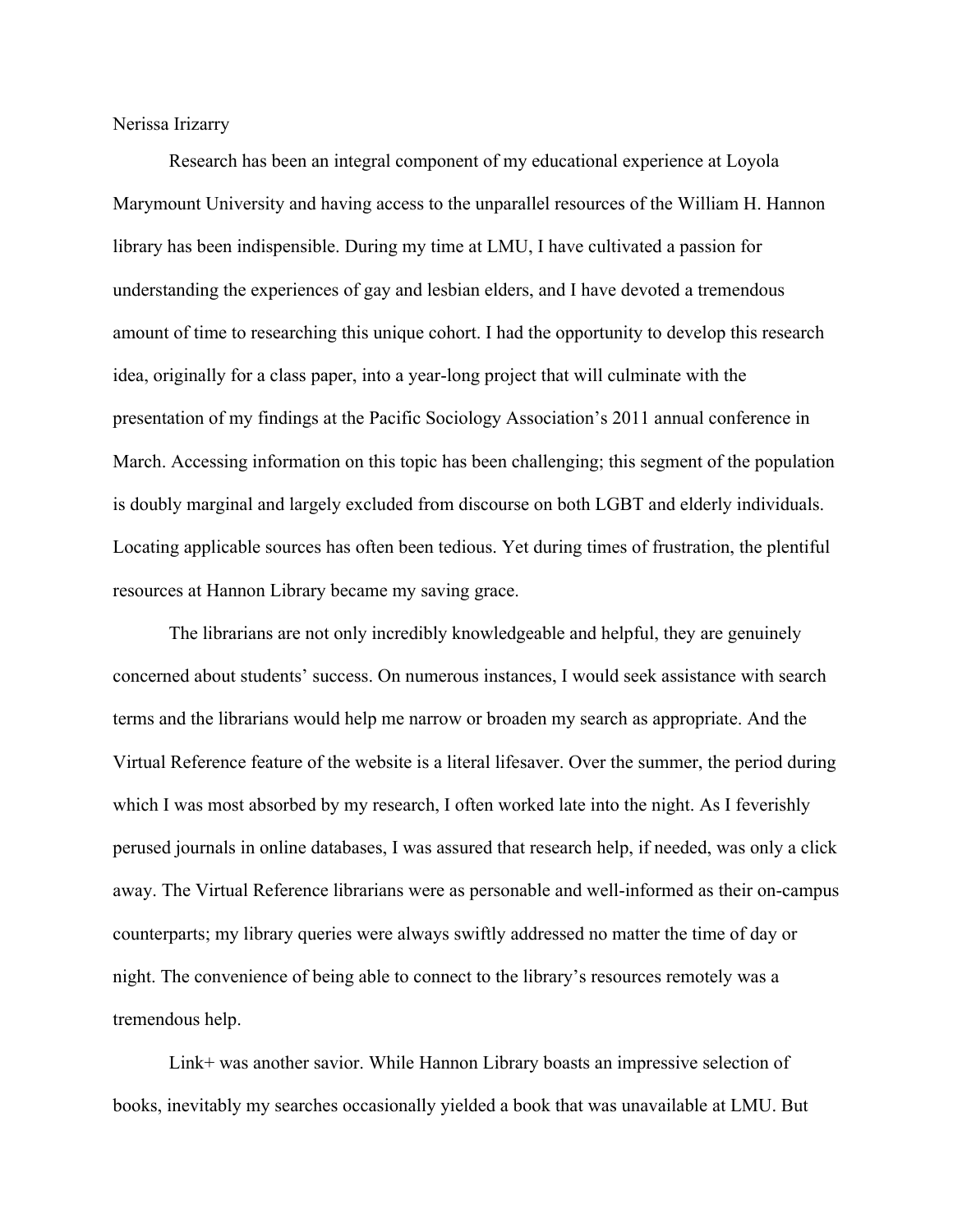because of the Link+ system, I did not have to frantically search all over the Los Angeles metropolitan area for the required titles. I was able to easily request the books online and have them delivered to LMU quickly, often within days.

Even the physical library building was a help. I have logged countless hours researching, brainstorming, and writing in study rooms and quiet corners. The study rooms provide an unrivaled study space. The dry erase boards covering the walls allowed me to map out the structure of my research paper. Being surrounded by my research topic—both literally and figuratively—helped me to absorb the content and clearly envision the end product. In the study rooms, inspiration sometimes seemed as easy as absorbing the spectacular views from the second and third floors. Yet when that wasn't enough, I could sneak down to Jazz Man for a quick sugary and/or caffeinated boost.

I am incredibly proud of the research I have produced. I was able to confirm my hypothesis that disclosing a homosexual identity drastically changes the family and community lives of gay and lesbian elders. The process of coming out is a strong determinant for the quality of gay and lesbian peoples' interpersonal relationships. It is especially helpful to interview elders because they represent a population whose experiences span a long period of time. These experiences are not only reflective of personal change and development, but also of societal and historical influences on the life course. By studying the intersection of family, community and coming out, which are all central to human identity, we can begin to address other social inequalities which plague these groups. While there is very little previous research on this topic, because of the extensive resources of the William H. Hannon Library, I was able to produce such important, groundbreaking work at Loyola Marymount University. I am forever grateful to each of the members of library staff who made my research possible. In the future, as I graduate from